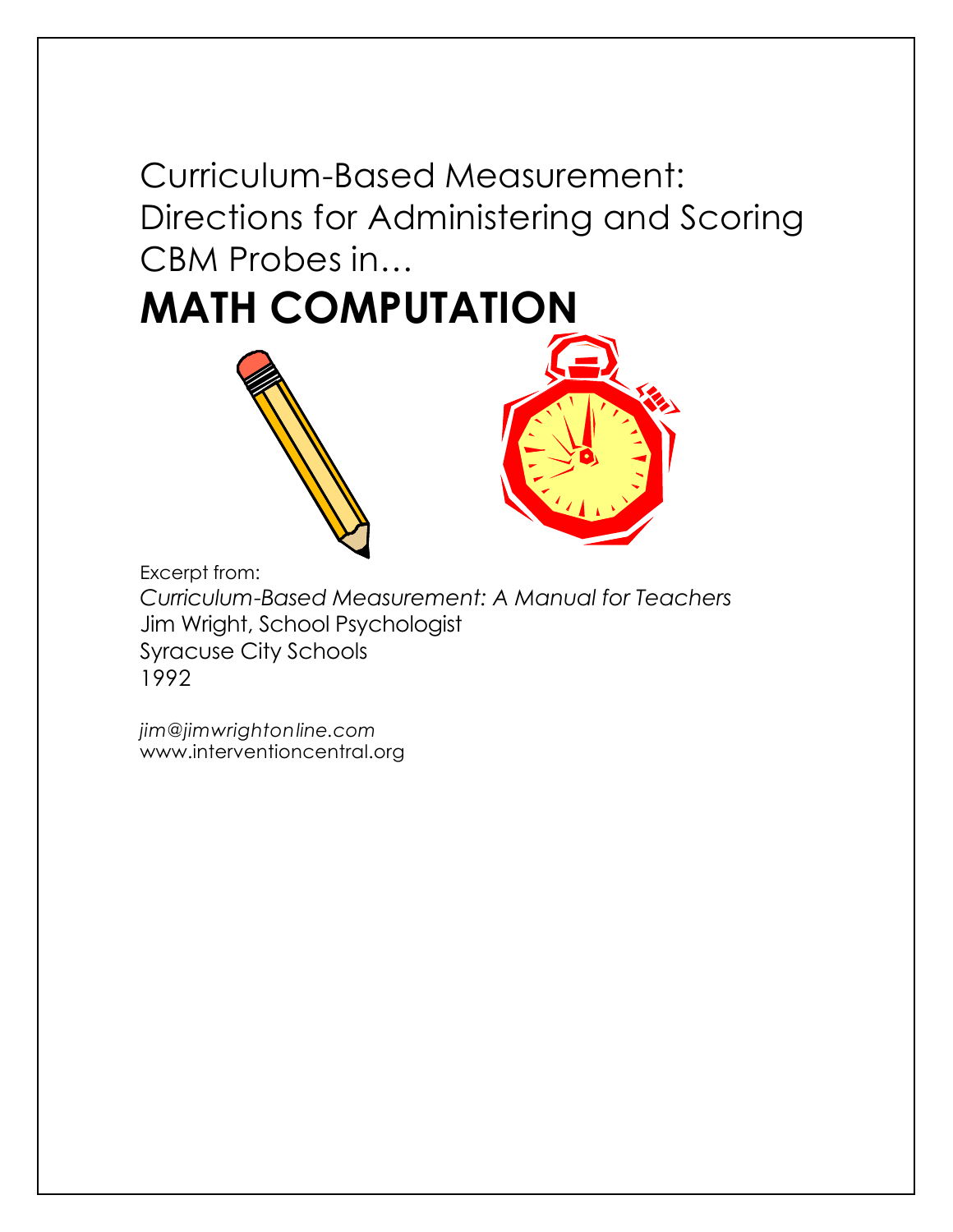## **Administration of CBM math probes**

The examiner distributes copies of one or more math probes to all the students in the group. (Note: These probes may also be administered individually). The examiner says to the students:

*The sheets on your desk are math facts.* 

If the students are to complete a single-skill probe, the examiner then says: *All the problems are [addition or subtraction or multiplication or division] facts.*

If the students are to complete a multiple-skill probe, the examiner then says: *There are several types of problems on the sheet. Some are addition, some are subtraction, some are multiplication, and some are division* [as appropriate]. *Look at each problem carefully before you answer it.* 

*When I say 'start,' turn them over and begin answering the problems. Start on the first problem on the left on the top row* [point]. *Work across and then go to the next row. If you can't answer the problem, make an 'X' on it and go to the next one. If you finish one side, go to the back. Are there any questions?* 

Say, *Start.* The examiner starts the stopwatch.

While the students are completing worksheets, the examiner and any other adults assisting in the assessment circulate around the room to ensure that students are working on the correct sheet, that they are completing problems in the correct order (rather than picking out only the easy items), and that they have pencils, etc.

After 2 minutes have passed, the examiner says *Stop.* CBM math probes are collected for scoring.

## **Scoring**

The following scoring rules will aid the instructor in marking single- and multiple-skill math probes:

Individual correct digits are counted as correct.

--Reversed or rotated digits are not counted as errors unless their change in position makes them appear to be another digit  $(e.g., 9 and 6).$ 

Incorrect digits are counted as errors.

--Digits which appear in the wrong place value, even if otherwise correct, are scored as errors.